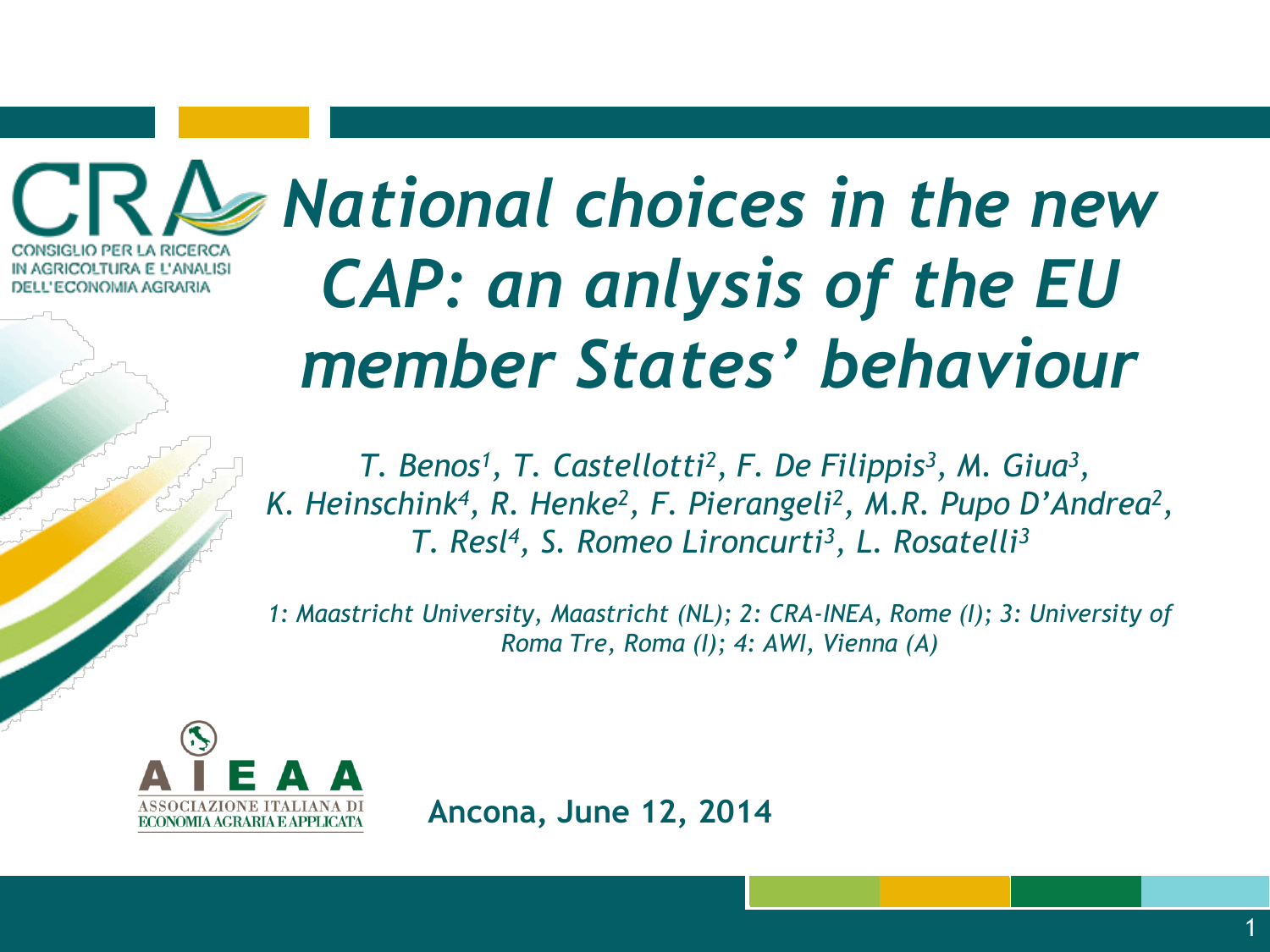### Where the paper comes from

The paper arises from a study carried out for the European Parliament on "Implementation of the First Pillar of the CAP 2014-2020 in the EU Member States"

- **Aims:** 
	- **Supply an overview of the national choices**
	- **Identify typologies of behaviour along which to** collocate Member States, in order to draw a political geography of the new CAP
	- **Shed light on the further steps of the CAP reform** process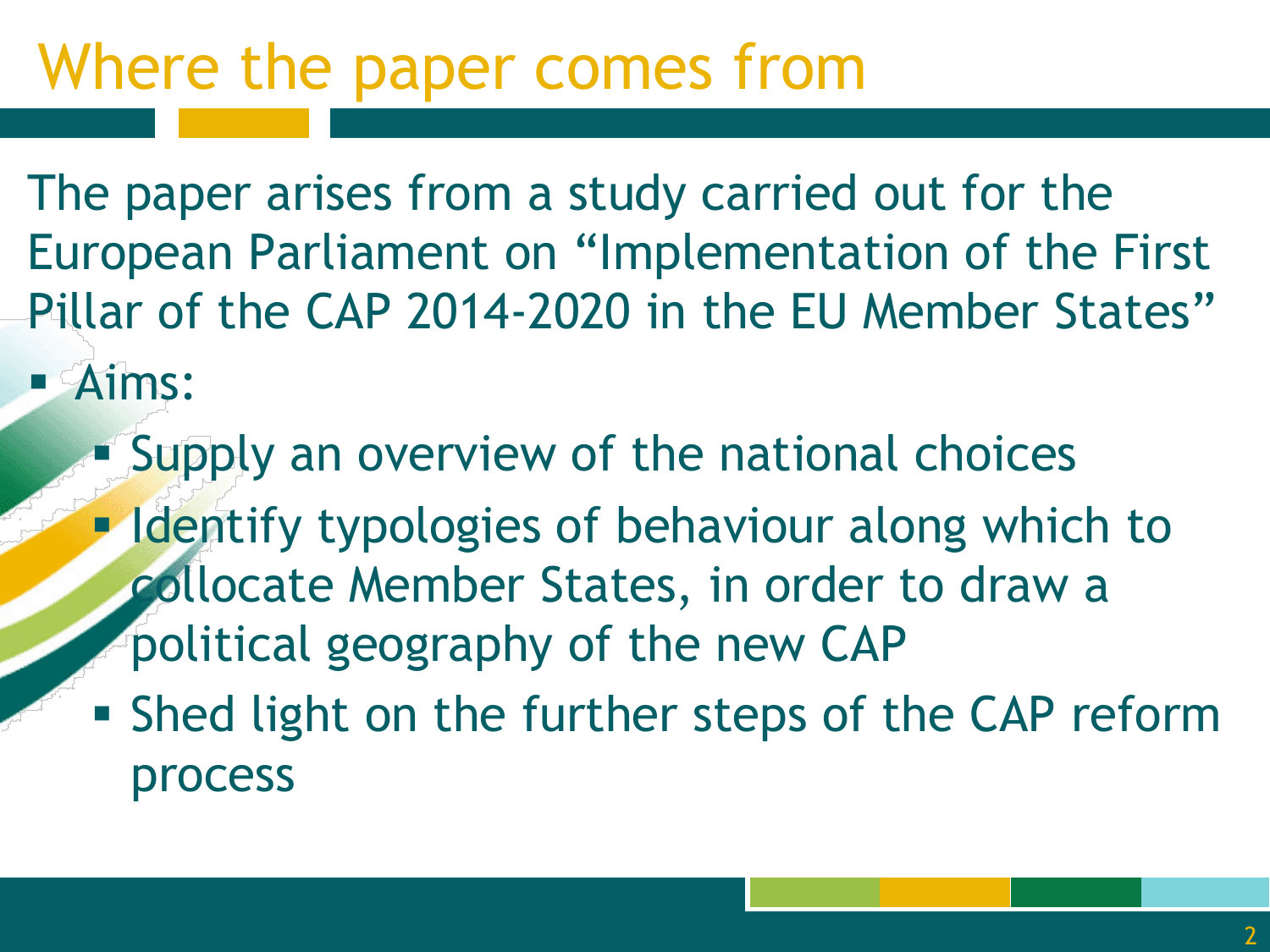### The contents of the paper

- $\triangle$  **The paper concentrates on the analysis of the** national choices thorough 4 keys reading:
	- **The speed of transition toward a flat rate payment**
	- **The selectiveness of the beneficiaries**
	- The redistribution of support
	- **Filme** "national CAP tailoring"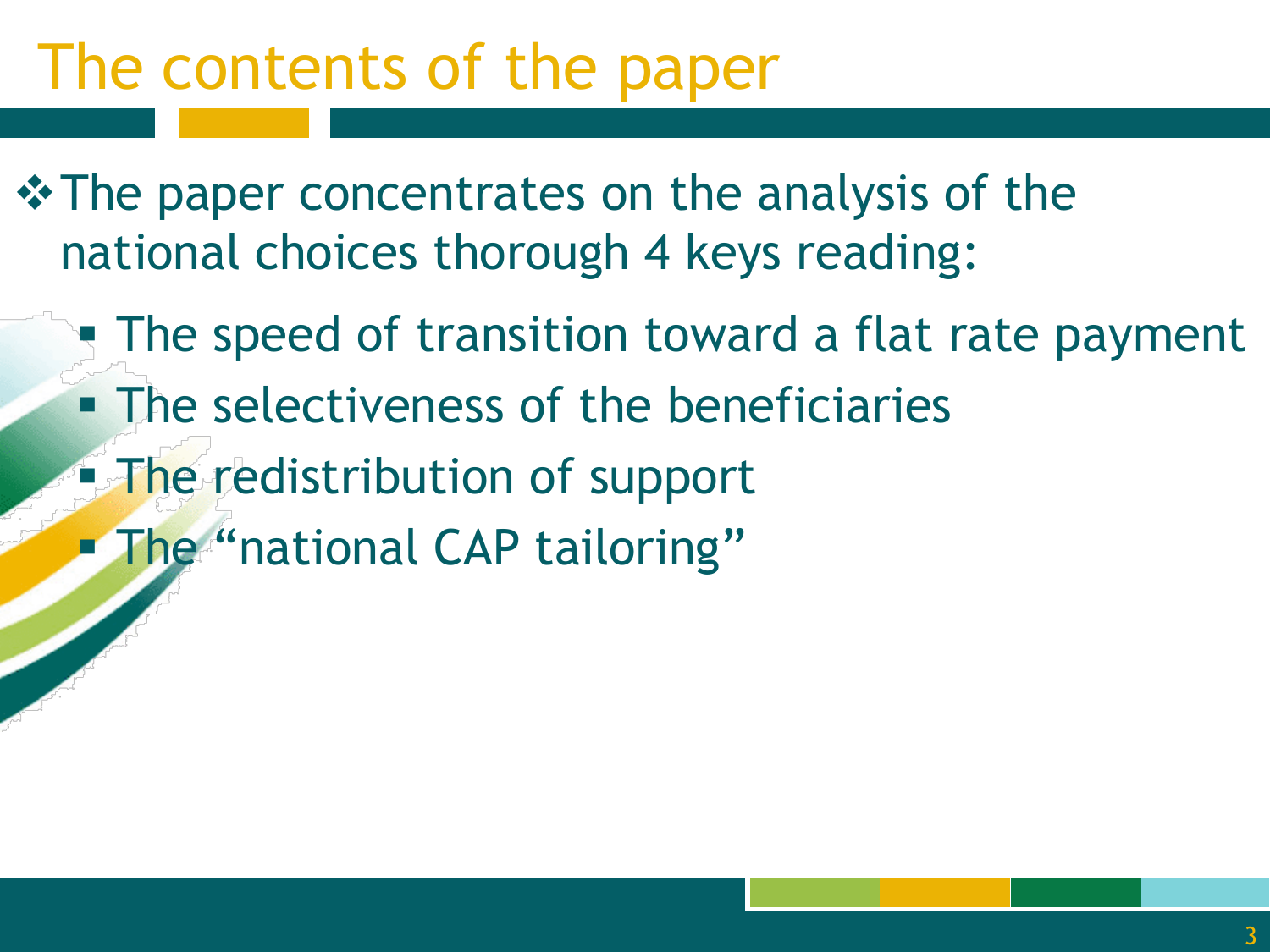### The choices of the Member States

- **The whole set of decisions at Member States** disposal can be synthetically distinguished in:
	- **Those defining the players (the beneficiaries of** direct payments)
	- Those defining the playing field (the payments scheme to activate)
	- **Those defining the rules of game (the specific** implementation rules)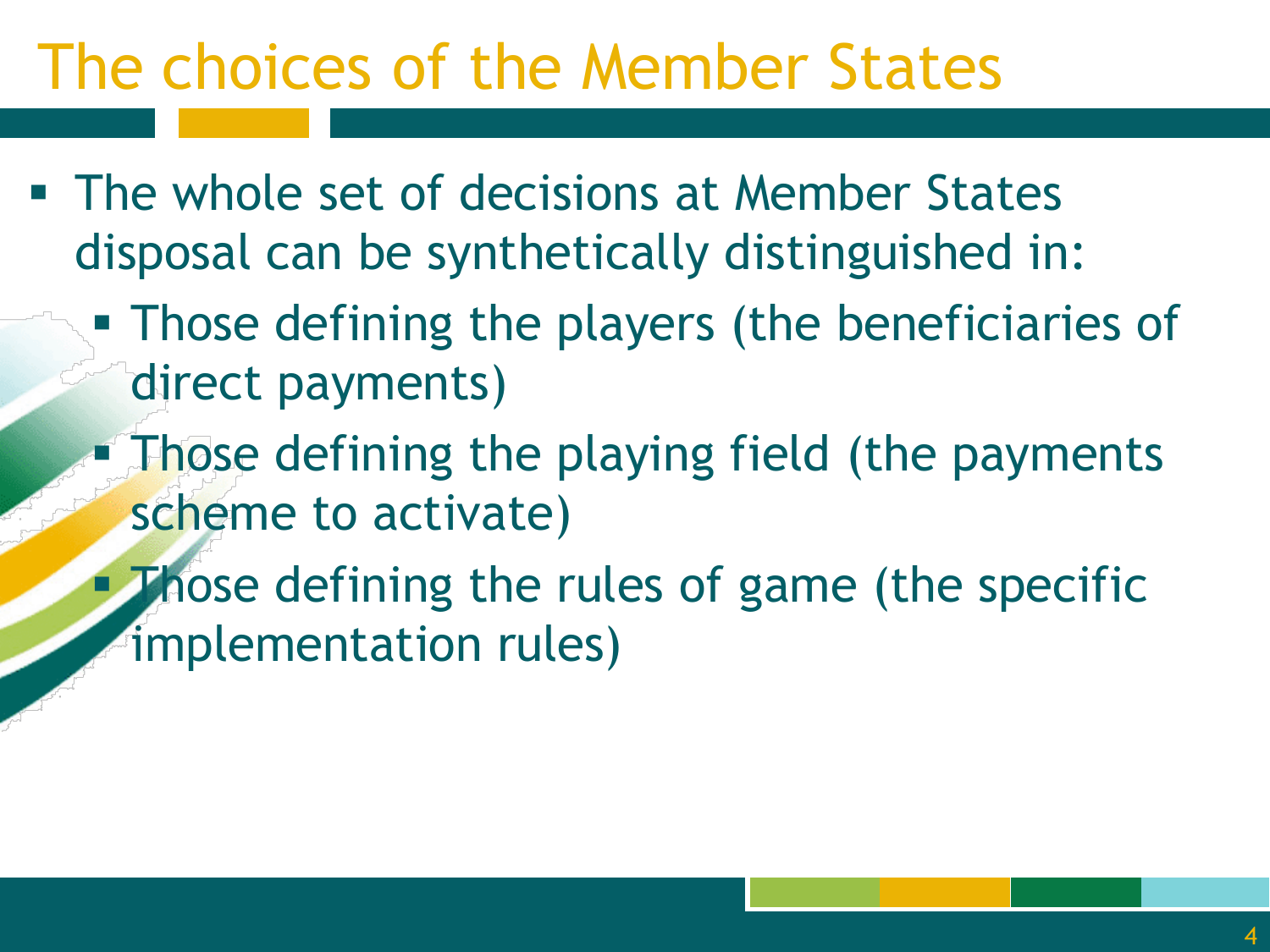#### The speed of transition toward a flat rate payment (1)

- In this first key reading, we look at the reform taking into account the progress made compared to the decisions taken under the Fischler reform in order to achieve a flat or a flatter payment, the presence of regional ceilings, the type of green payment (flat or individual)
	- Once fixed the arrival point (the flat rate payment or the partial convergence), we look at the progress compared to the Fischler reform in a descending order, from the farthest point (the historical Single Payment Scheme) to the closest point (the regional SPS where each farm receives a flat rate payment)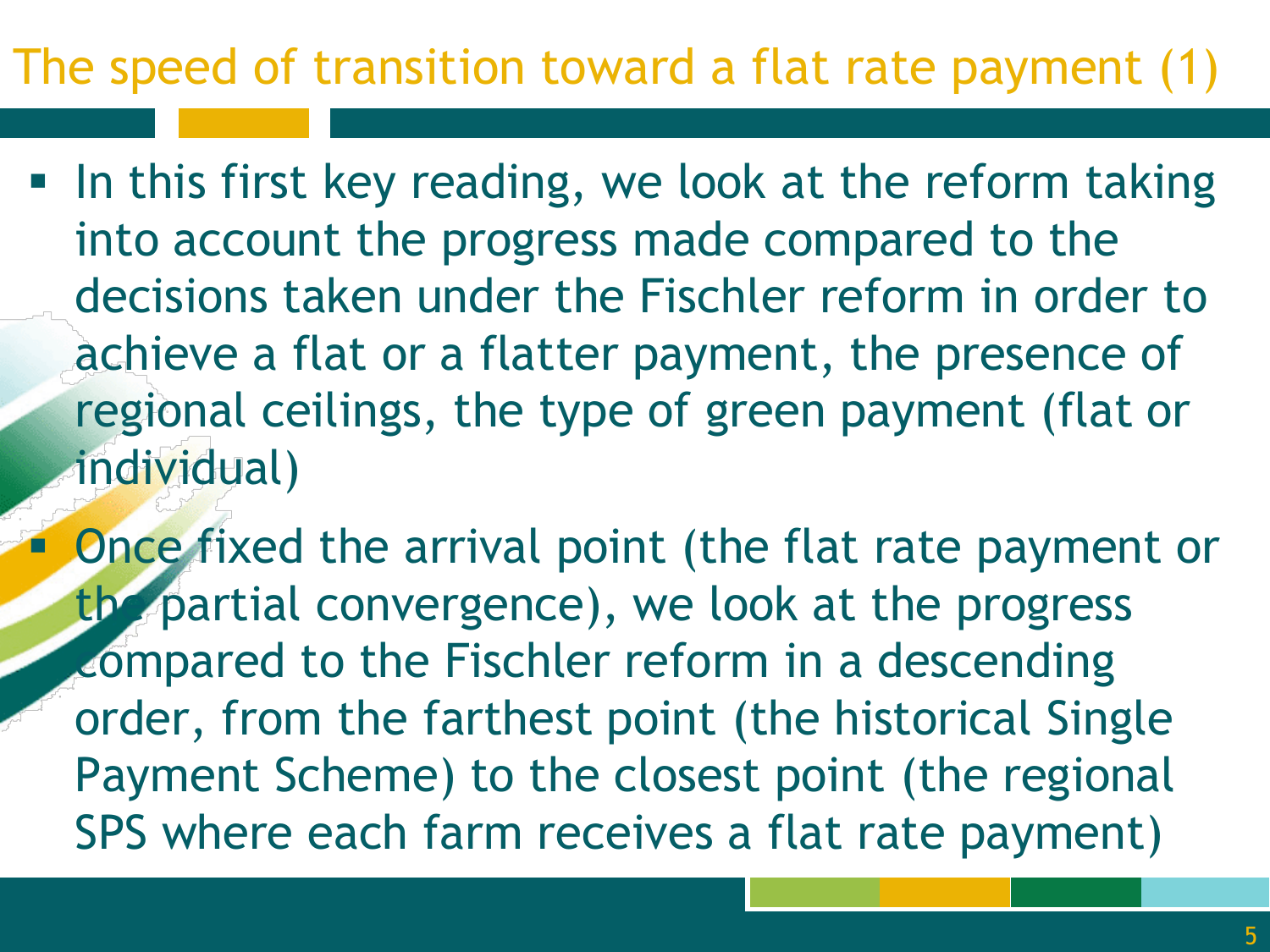We can identify three groups:

- **Sprinters** are the Member States that dramatically changed their model of support moving from a distribution criterion based (or partially based) on historical farmrelated reference towards a flat rate payment
	- **Mid-distance runners** are the Member States that move towards a flat rate payment starting from a situation in which the historical farm-payment was already under **A**scussion
- **Cautious** are the Member States that undergo minimum changes compared to their former model of support, moving to a partial convergence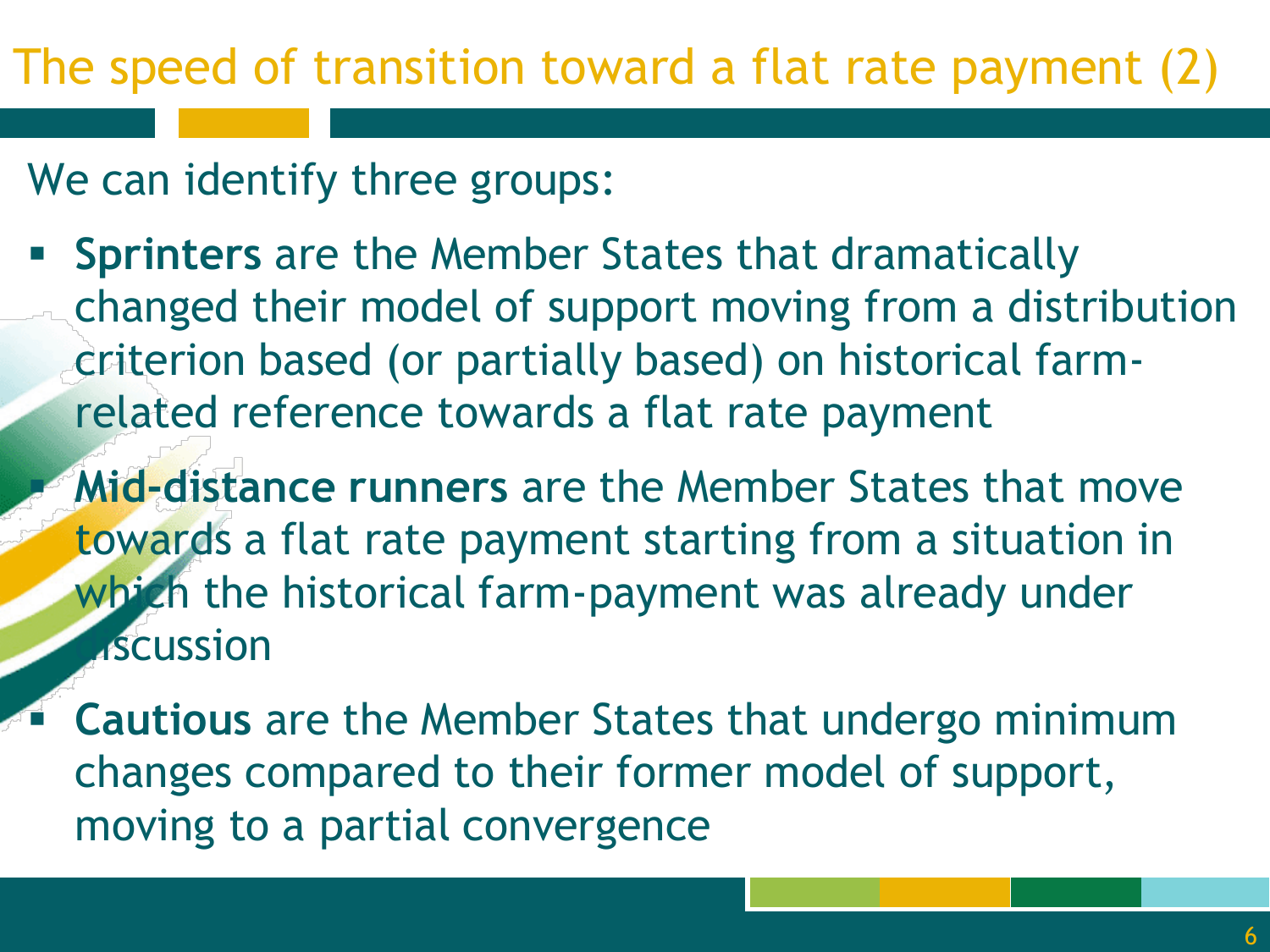### **The speed of transition**

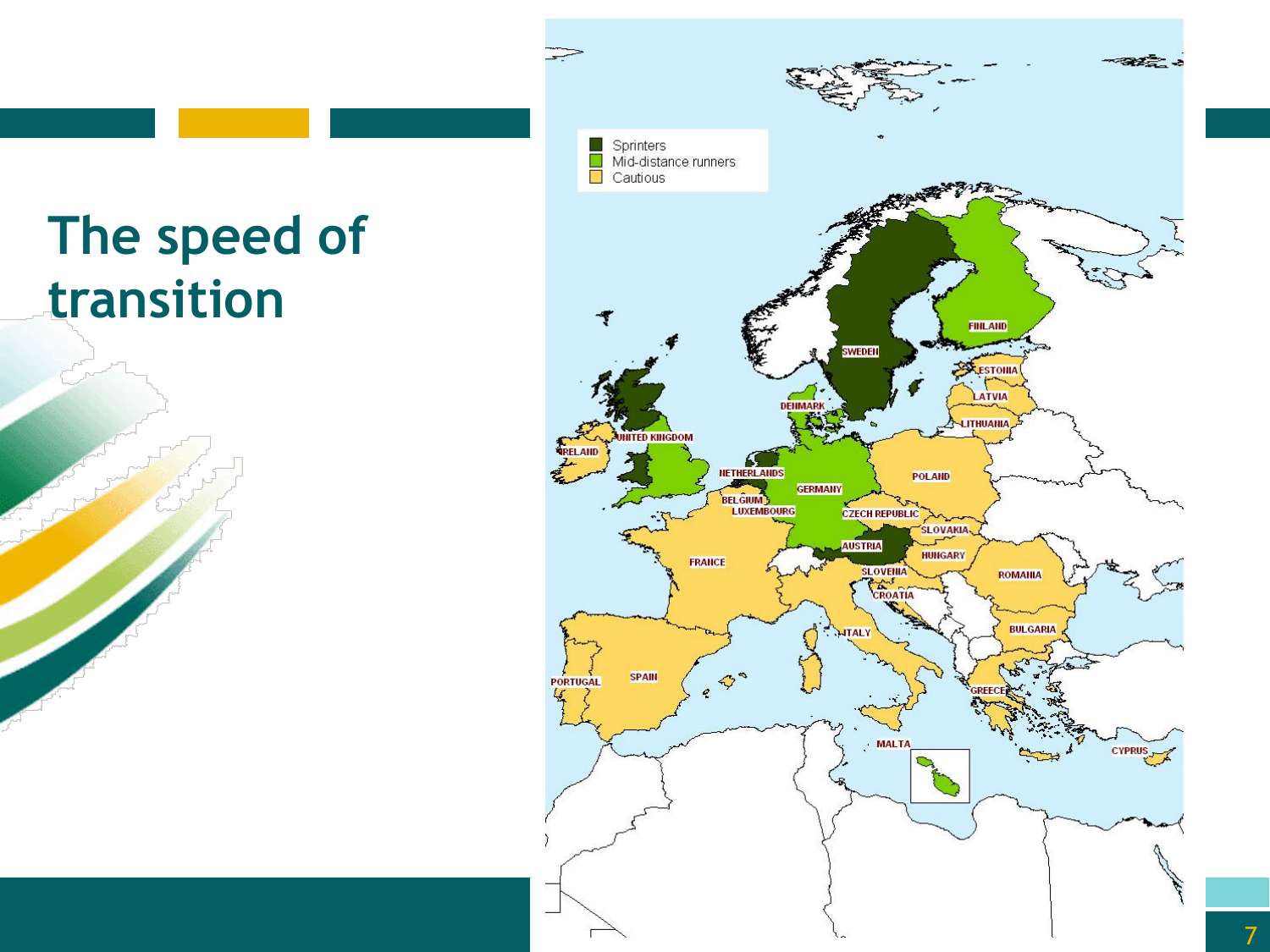#### The speed of transition toward a flat rate payment (3)

- **Sprinters** are Austria, Netherlands, Scotland, Wales, starting from the "historical SPS" model, Sweden, starting from the "SPS static hybrid" model, and the Corse region in France. Within this group Scotland intend to get the "fast track" of the reform applying a flat green payment
- **Mid-distance runners** are Finland, England, Denmark and Germany, starting from a "SPS dynamic hybrid" model, and Malta, that moved from a "regional SPS". Within this group we can further distinguish England and Germany, where a flat rate payment has been reached in 2012 and 2013, respectively, and Finland and Denmark where a at rate payment would be reached in 2016 and 2019, respectively
	- The **Cautious** is by far the largest group and includes Member States that have chosen to adopt a partial convergence and the new Member States who had decided to maintain the SAPS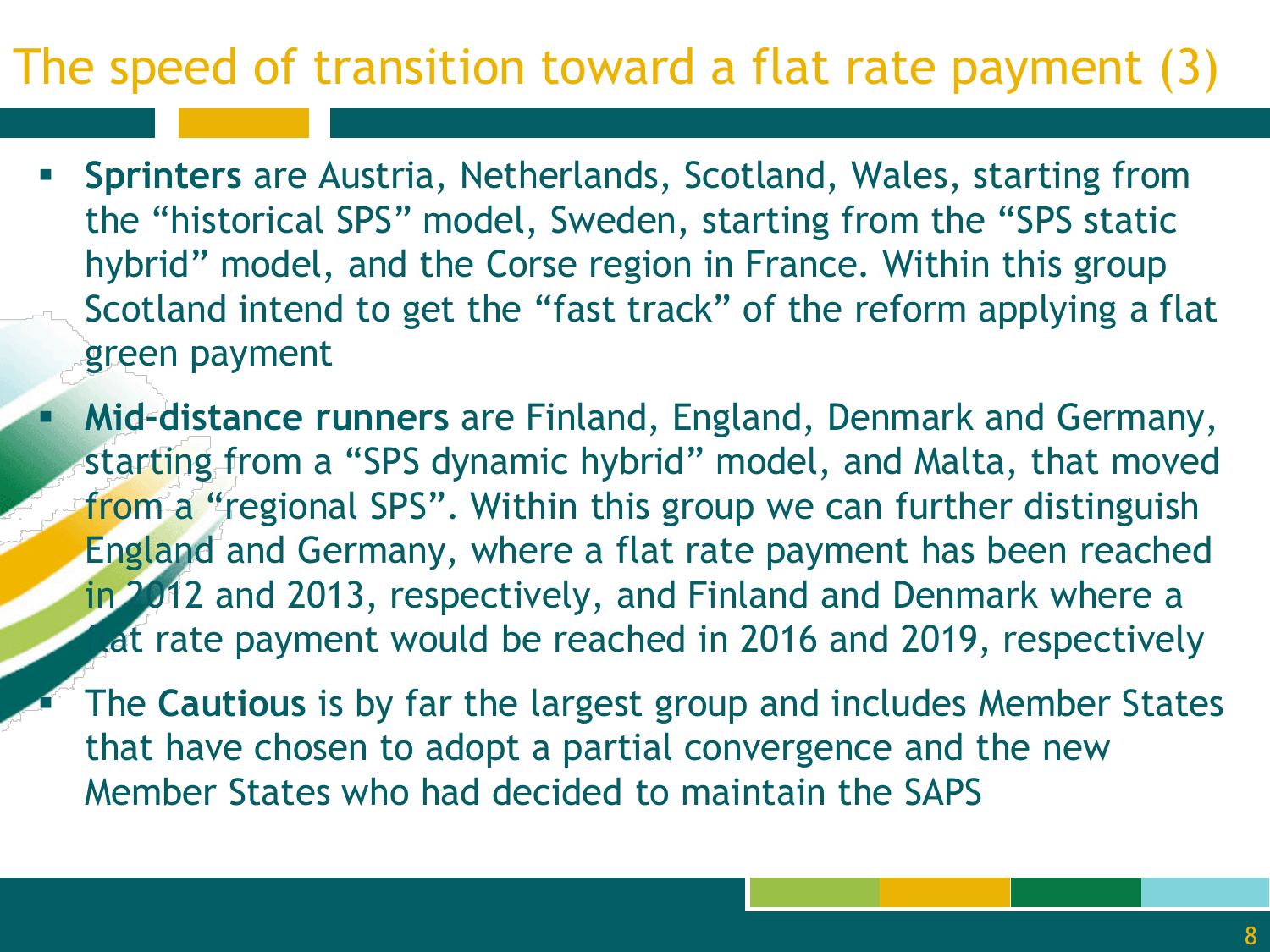### The selectiveness of beneficiaries (1)

How tight is the selection of beneficiaries? In this context we take into account of:

- **The national implementation of the active farmers**
- The implementation of more restrictive minimum threshold (physical or financial) for receiving direct payments
- **The implementation of additional requirements to receive the payment** for young farmers
	- The presence of differentiated payments or territorial delimitation in the case of the coupled support
- Member States are defined:
	- **Highly selective**, if impose from 6 to 5 restrictions **Fairly selective**, if impose from 4 to 3 restrictions **Barely selective**, if impose from 2 to 0 restrictions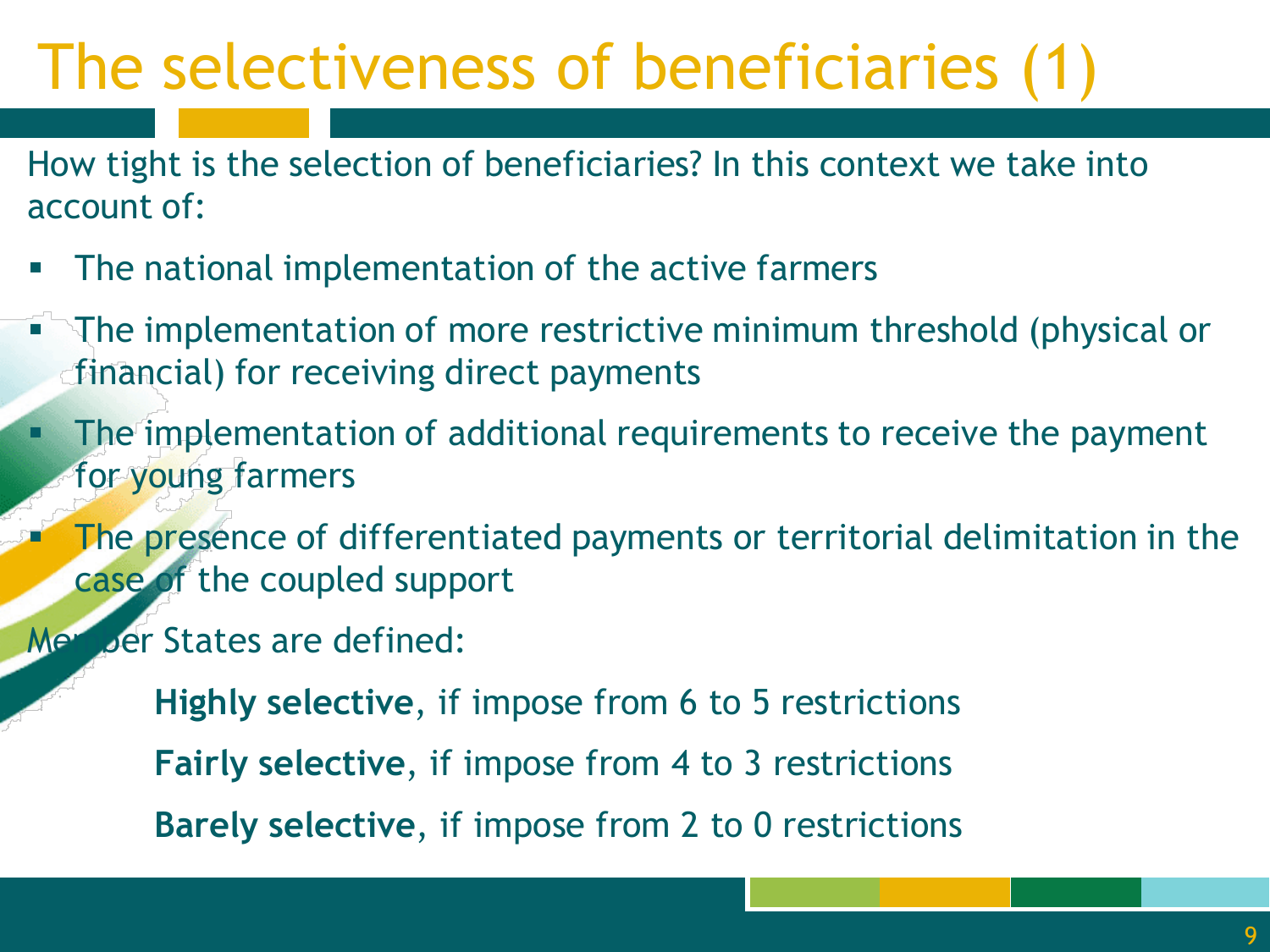### **The selectiveness of beneficiaries**



15/07/2015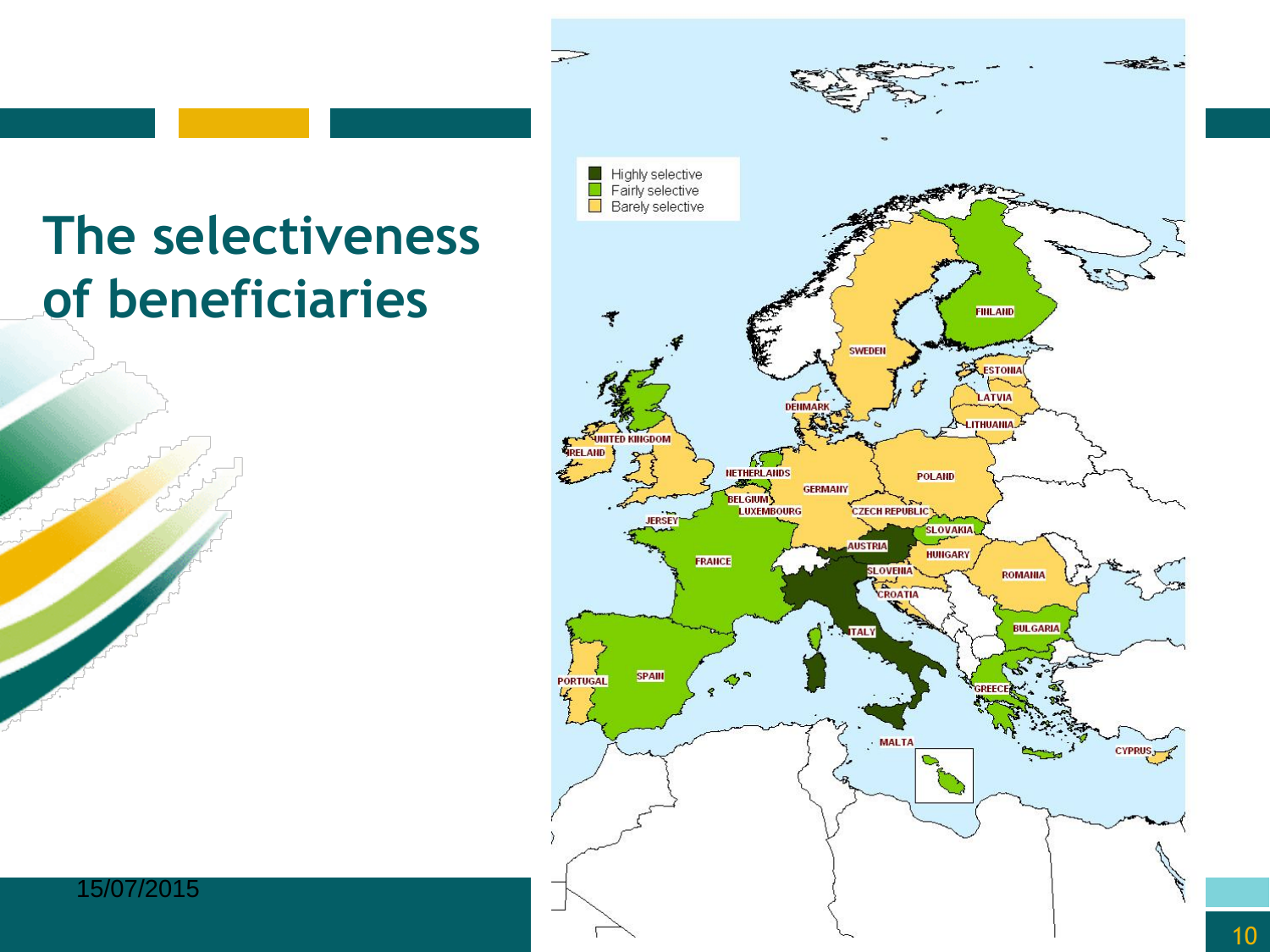### The selectiveness of beneficiaries (2)

**Highly selective** Member States are Italy and Austria, having fixed the largest number of restrictions

Both countries apply a threshold lower than 5,000 euro to above which need to demonstrate to be active, raised up the minimum threshold, apply differentiation in the coupled payments. Italy has extended the negative list, whereas Austria call for additional requirements in order to receive the payment for young farmers

At the opposite side, the **Barely selective** group includes Hungary, Luxembourg, Latvia, Czech Republic and Poland, that do not apply any restr<sup>i</sup>ction, and other 16 countries applying from 2 to 1 restrictions

The remaining 9 countries (France, Malta, Finland, Slovakia, Spain, Netherlands, Bulgaria and Greece) can be defined **Fairly selective** being in an intermediate position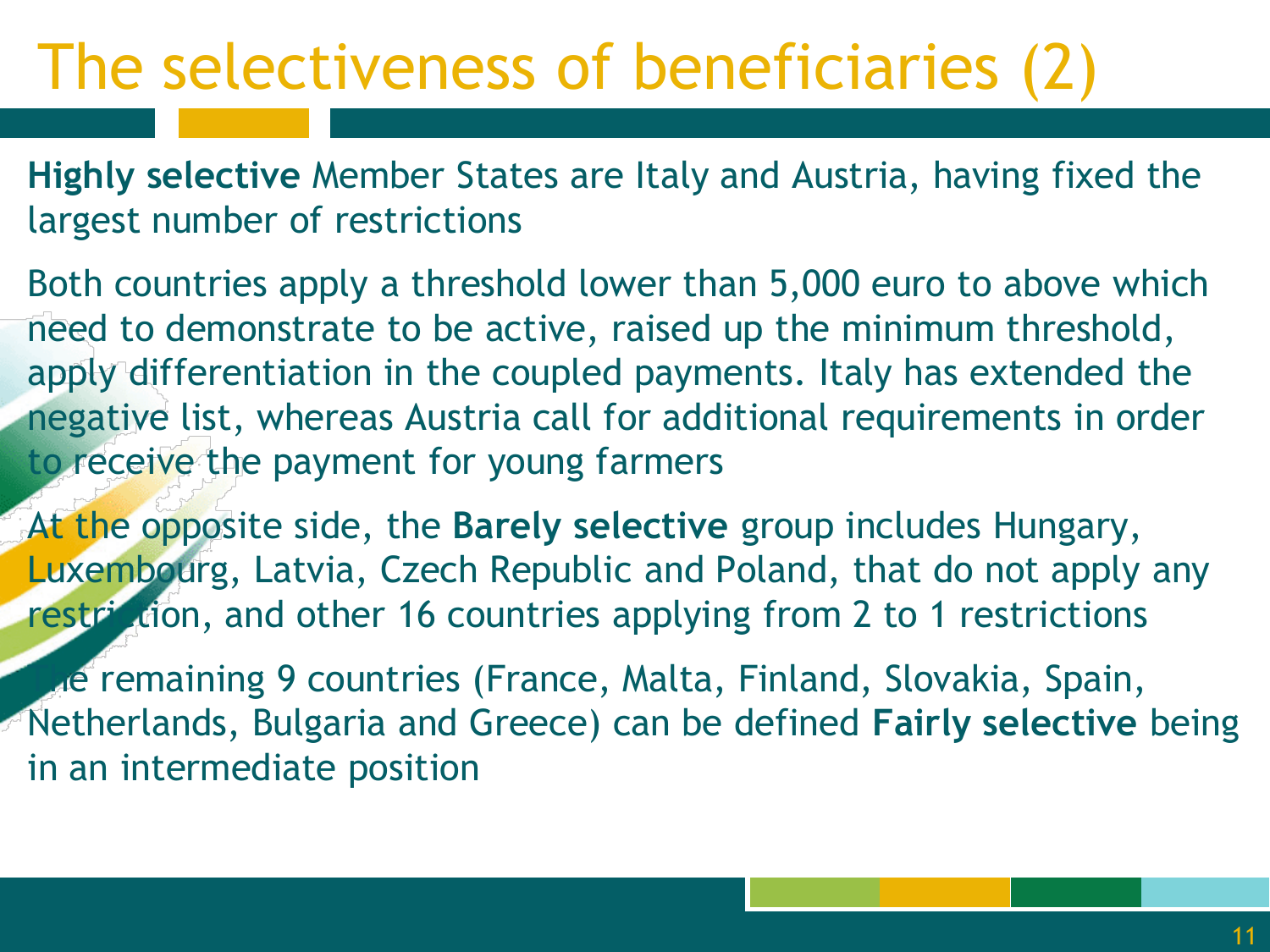### The redistribution effect (1)

How redistributive are the decisions taken by Member States? To answer to this question we looked at:

- The shift to a flat rate payment or to a less redistributive partial convergence
- **The application of the degressivity at an higher percentage** level than that (mandatory) provided for by the EU regulation (5%)

**The application of the redistributive payment at an higher**  $\blacktriangleright$  vel than 5% (that allows to not apply the mandatory degressivity)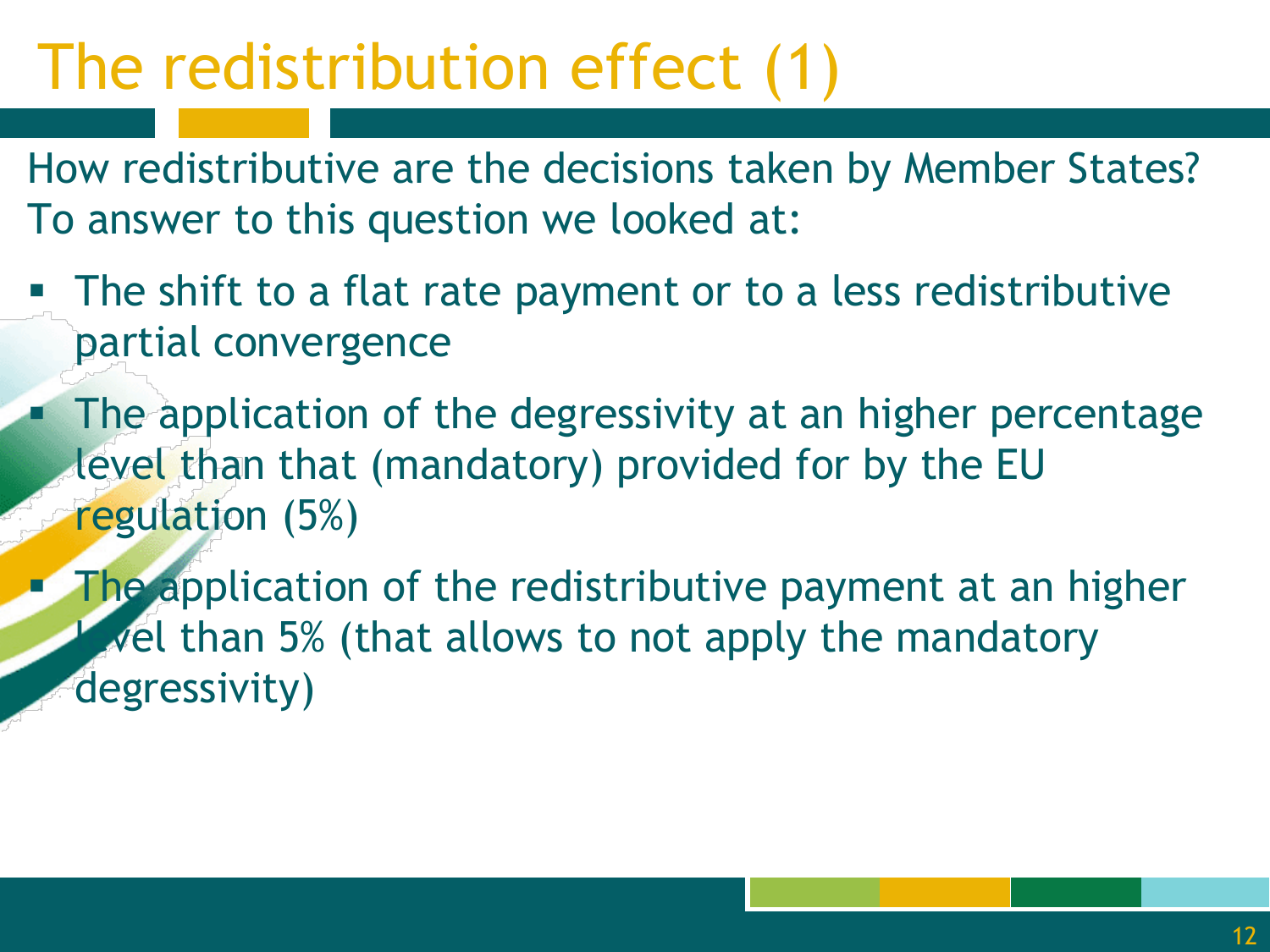#### **The redistributive effect**

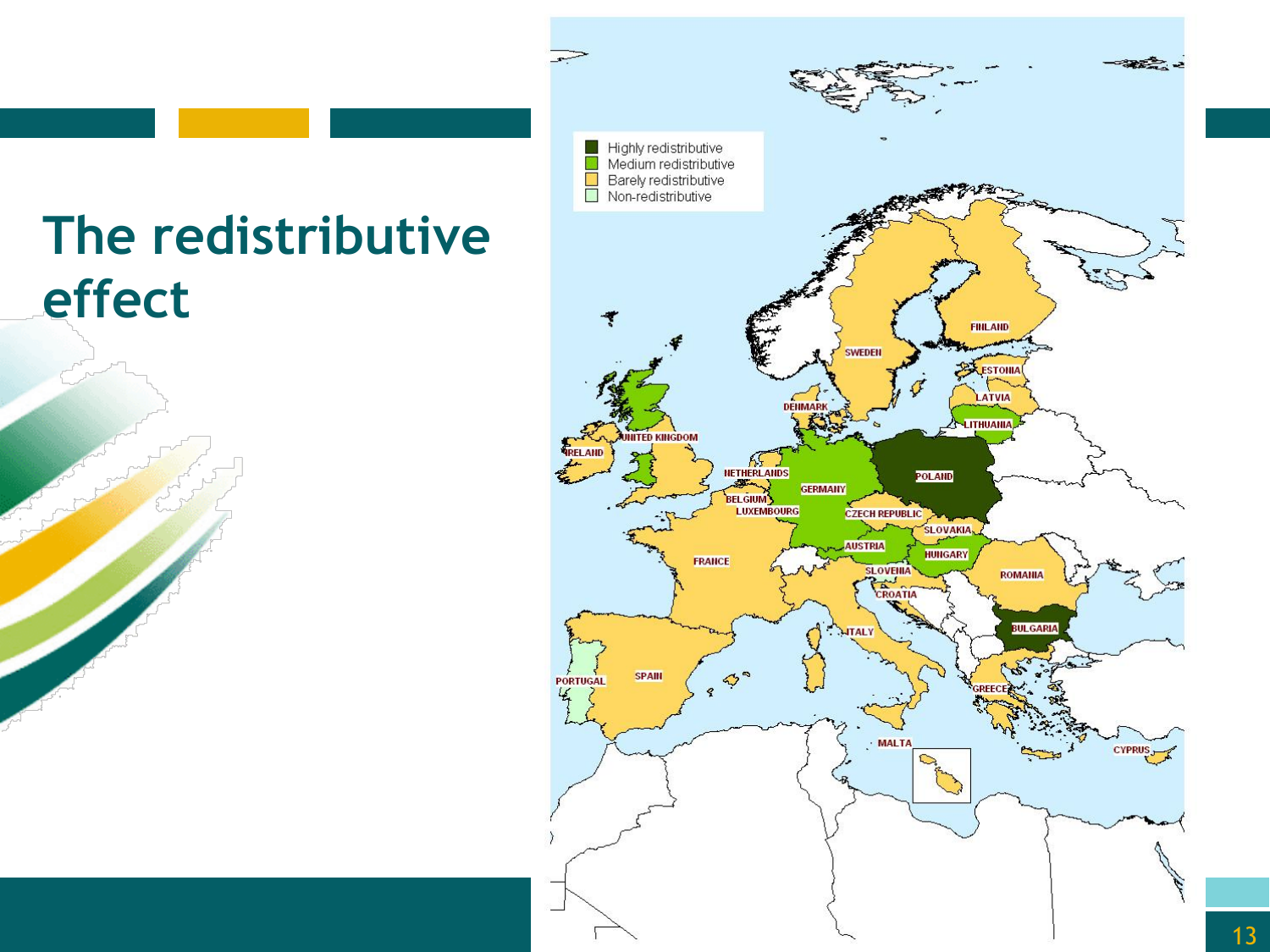### The redistribution effect (2)

Member States are defined:

**Highly redistributive**, if apply the flat rate payment (or the SAPS) and both degressivity (higher than 5%) and redistributive payment. This group includes Bulgaria and Poland

**Medium redistributive**, if apply flat rate payment/SAPS and the degressivity or the redistributive payment (both at a percentage level higher than 5%) (6 countries)

**Barely redistributive,** if apply one of the redistributive criteria (21 countries)

**Not redistributive at all, if does not apply any redistributive criteria, thus Breaking at the highest pace the historical distribution. This group** Includes Luxembourg, Slovenia and Portugal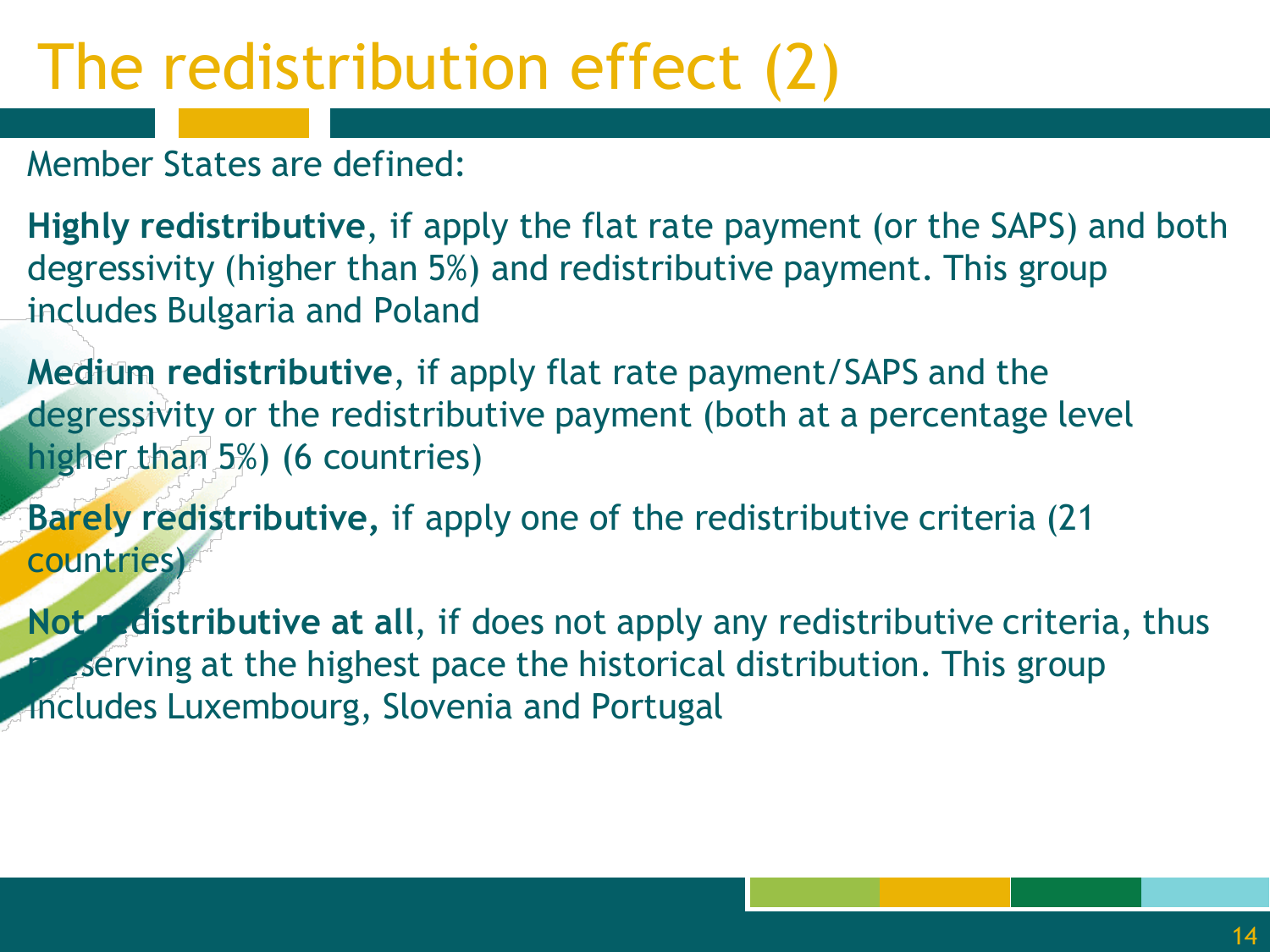### The "national CAP tailoring" (1)

How much flexibility Member States have used in shaping the "general" rules to the own needs? To answer to this question we looked at the choices concerning:

- The adoption of the flexibility between Pillars
- The adoption of the degressivity (above the mandatory level) The model of basic payment (if different from a flat rate payment in 2015)
- **The calculation method for green payment (if farm-based)**

The application of the voluntary payments (the redistributive payment, the coupled support, the payment for areas with natural constraints, the small farmer scheme)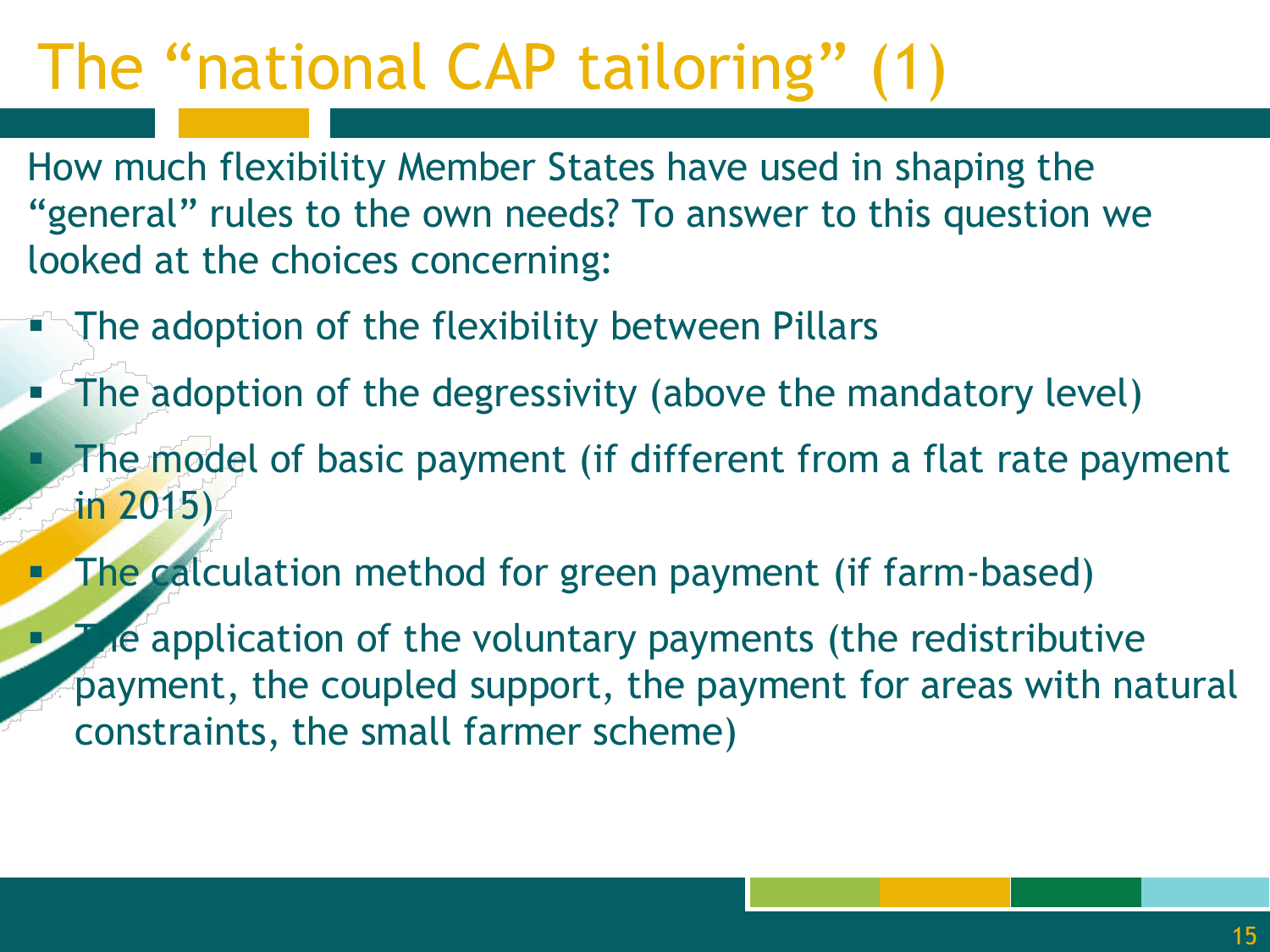### **The "national CAP tailoring"**

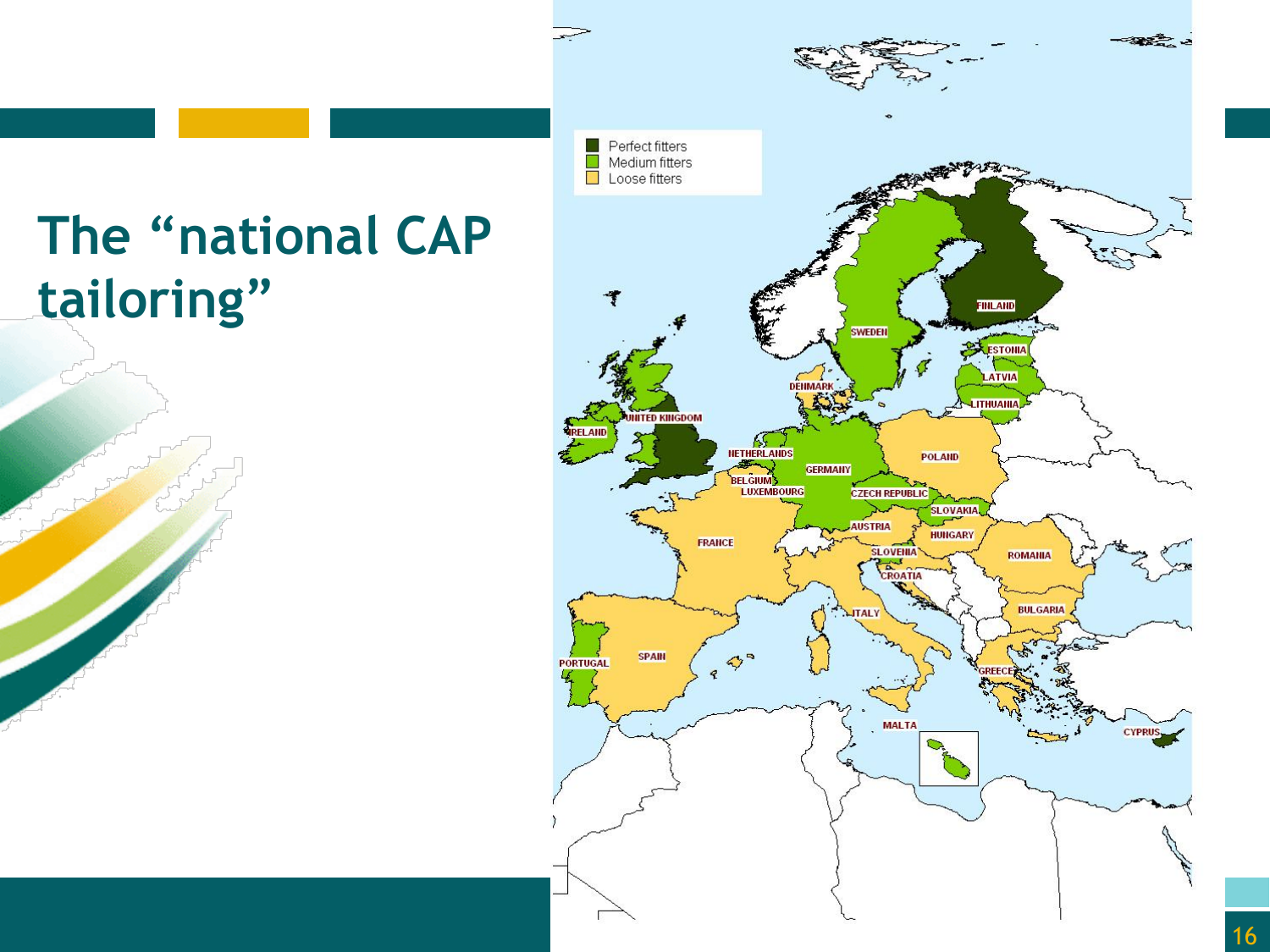## The "national CAP tailoring" (2)

- **Perfect fitters** are the Member States that had not to do much in order to adapt the new CAP to their specific needs. This group includes England (whose only choice concerns the flexibility between pillars), Finland, Cyprus and Luxembourg (that limited the choices to adapt the model of payment applied and to adopt the voluntary coupled payment)
- **Loose fitters** are the Member States that worked to adjust the CAP to their specific needs. Croatia, Greece and Poland pplying from 8 to 6 options taken into account), Austria, Flanders, France, Hungary, Italy, Spain, Denmark, Romania and Bulgaria (applying 5 options)
- **Medium fitters** are in the half-way (the remaining 16 Member States)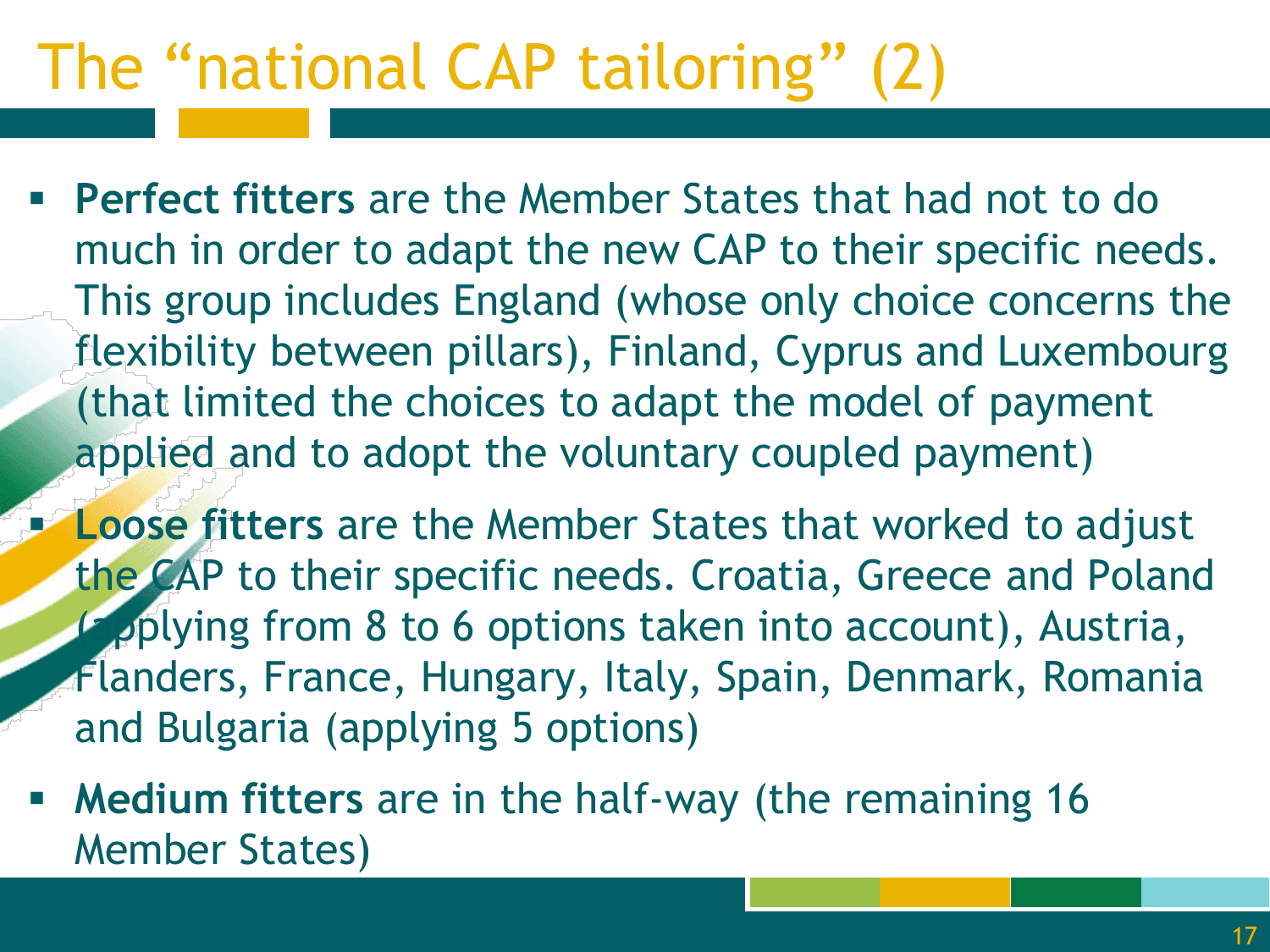## Concluding remarks (1)

- Qualitative analysis to be improved by more quantitative tools
- **The speed of the reform shows that for most Member** States the reform is in the middle of the process
	- The small group of **Sprinters** has little to lose in terms of political consensus speeding on the path of the reforms
		- Most of the "big" Member States opted for a slower pace, giving time to the actors involved to "digest" the process and accept the changes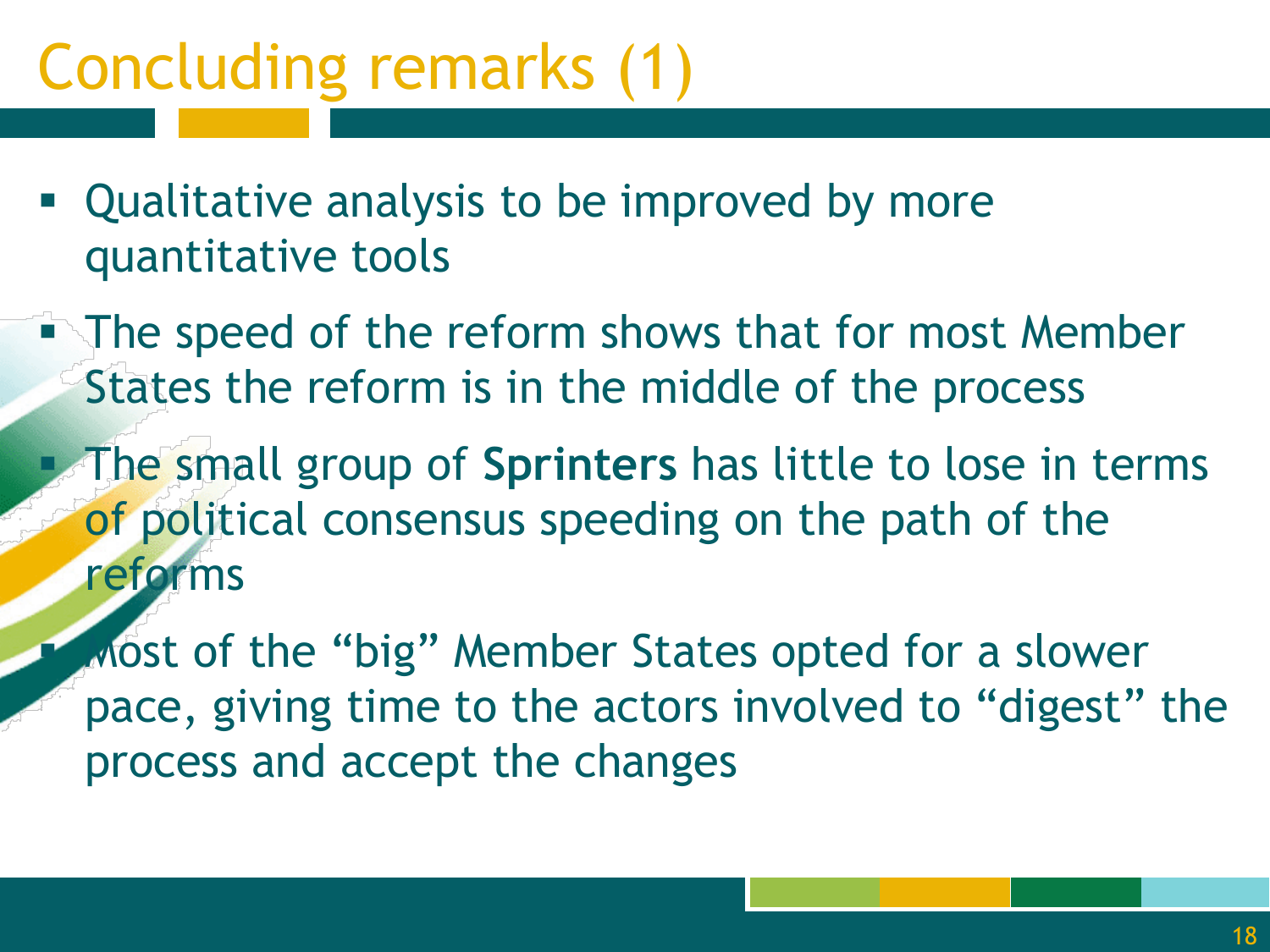## Concluding remarks (2)

- In fact, not surprisingly, Member States more **Cautious**  in terms of speed of transition towards a flat rate payment (mainly Mediterranean countries) are also pretty much the **Loose fitters** the CAP as it has been drawn by the EU regulation
	- They need to adapt the CAP to their agricultural system that is more heterogeneous than that of the Northern Member States
	- The same Member States are **Barely redistributive** or **Not redistributive at all** and, not surprisingly, are those accompanying the redistribution with a **High selectiveness** of the beneficiaries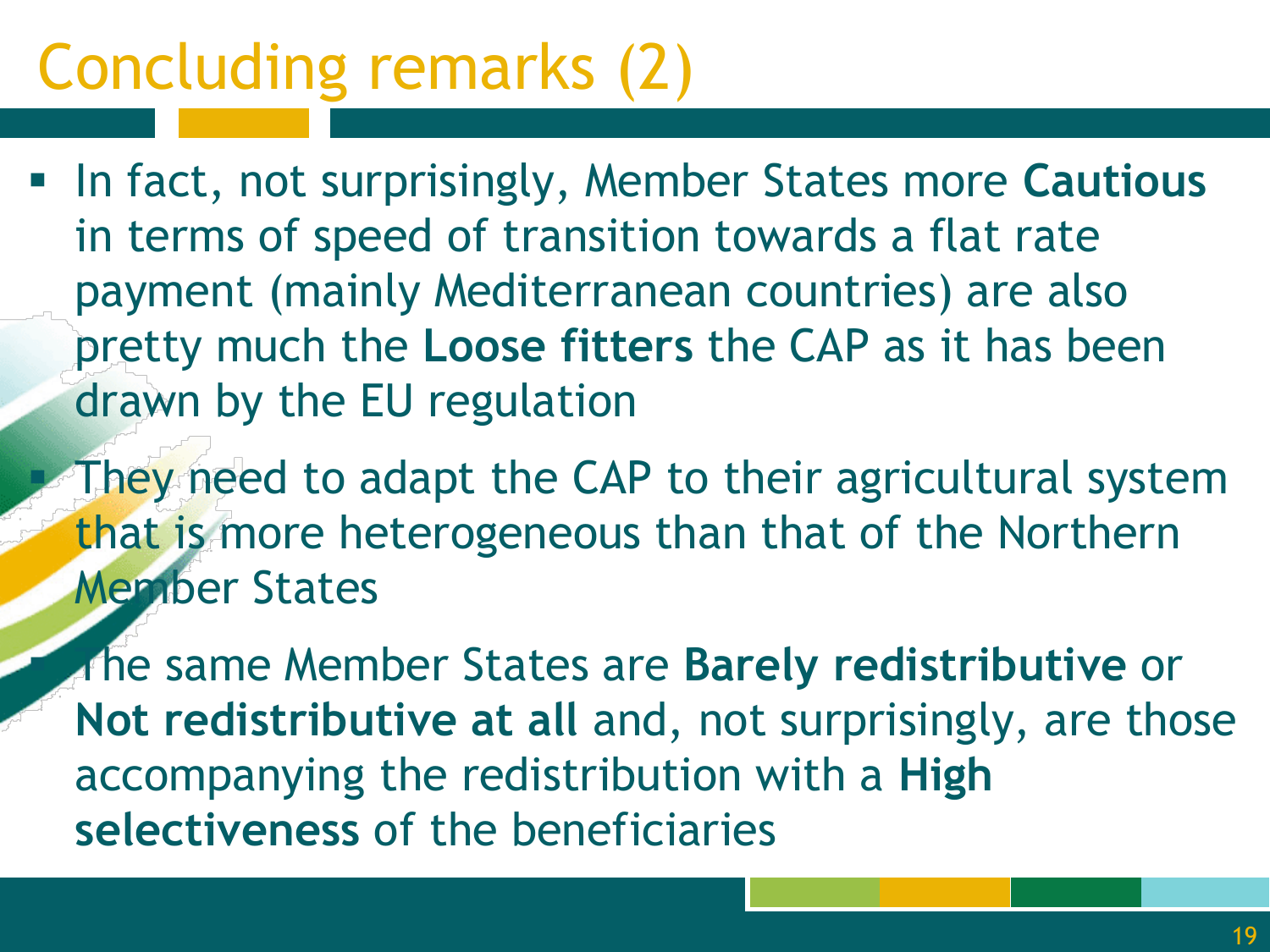### Concluding remarks (3)

- At the opposite side, the **Perfect** and **Medium fitters** of the CAP are the same Member States that move faster on the path of the reform
- **The EU regulation is cut out on their agricultural model and** they need little or no effort to wear the new outfit

 The "CAP baseline" is still tailored over a model of lowdiversified agriculture, based on arable crops and extensive livestock, realized in low-density, high-green-covered areas

Therefore, for countries fitting these features (which identify "one" model of European agriculture, not "the" model) the process of adaptation is minimum if not null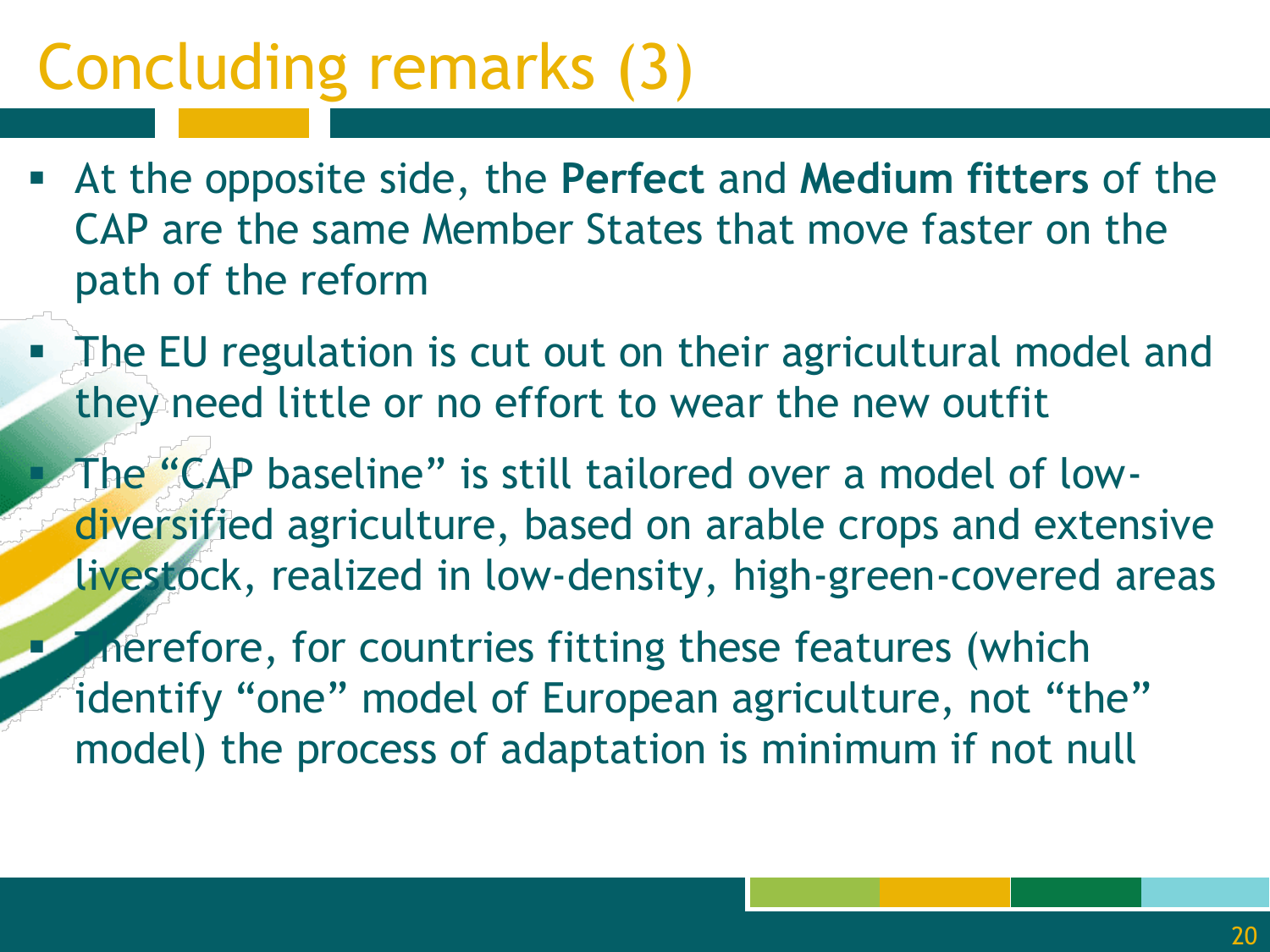### Concluding remarks (4)

- On the other side, for Mediterranean countries and some eastern European countries, the process of targeting, tailoring and derogating has been a good opportunity
- In this sense, they are not to be considered "lazy users" of the CAP but rather "loose fitters" to the dominant model of the CAP: they need a bigger effort to better fit the new CAP to their needs, introducing derogations, compensative measures and counterbalancing choices
- $\blacksquare$  All this has a main consequence compared to the Northern European countries: the CAP becomes for them more complicated and less accepted by their farmers